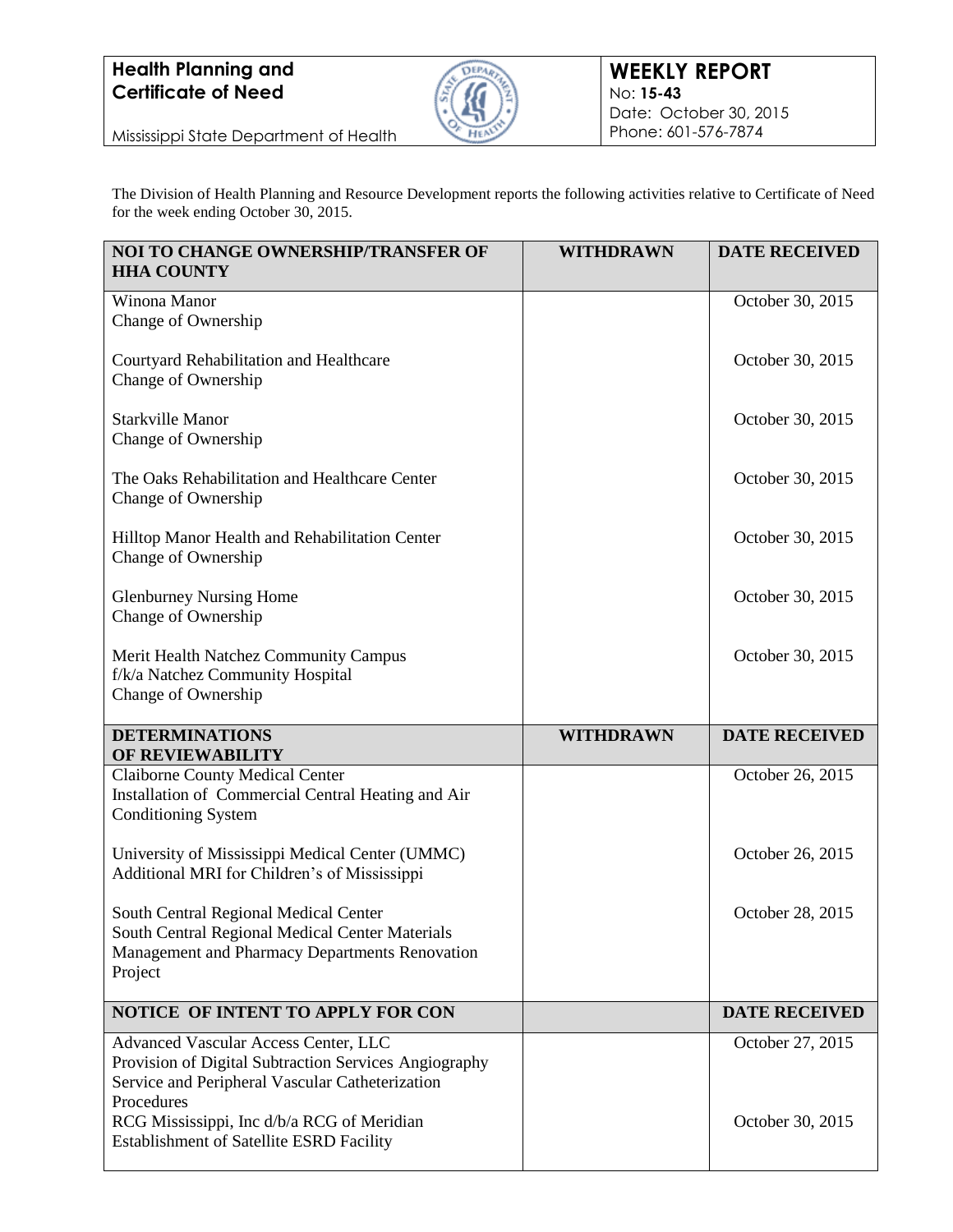

#### **WEEKLY REPORT** No: **15-43** Date: October 30, 2015 Phone: 601-576-7874

| RCG Mississippi, Inc d/b/a RCG of Philadelphia                              |                  | October 30, 2015      |
|-----------------------------------------------------------------------------|------------------|-----------------------|
| Establishment of Satellite ESRD Facility                                    |                  |                       |
|                                                                             |                  |                       |
| <b>Singing River Health System</b>                                          |                  | October 30, 2015      |
| Conversion of Level II CMR Beds to Level I CMR Beds                         |                  |                       |
| Magnolia Regional Health Center                                             |                  | October 30, 2015      |
| Renovation for Behavioral Health Unit                                       |                  |                       |
|                                                                             |                  |                       |
| Methodist Healthcare – Olive Branch Hospital                                |                  | October 30, 2015      |
| <b>Medical Office Building</b>                                              |                  |                       |
| <b>APPLICATIONS RECEIVED / WITHDRAWN</b>                                    | <b>WITHDRAWN</b> | <b>DATE RECEIVED</b>  |
|                                                                             |                  |                       |
| Cedar Lake Open MRI, LLC<br>Offering of MRI Services and Acquisition of MRI |                  | October 30, 2015      |
| Equipment                                                                   |                  |                       |
|                                                                             |                  |                       |
| REQUESTS FOR EXTENSION/RENEWAL OF AN                                        | <b>DECISION</b>  | <b>DATE RECEIVED/</b> |
| <b>EXPIRED CON</b>                                                          |                  | <b>EXPIRATION</b>     |
|                                                                             |                  | <b>DATE</b>           |
| None                                                                        |                  |                       |
| ADDITONAL MATERIAL ON NEGATIVE STAFF                                        |                  | <b>DATE RECEIVED</b>  |
| <b>ANALYSIS</b>                                                             |                  |                       |
| None                                                                        |                  |                       |
|                                                                             |                  |                       |
|                                                                             |                  |                       |
| CON APPLICATIONS DEEMED COMPLETE                                            |                  | <b>DATE COMPLETE</b>  |
| None                                                                        |                  |                       |
| <b>FINAL ORDERS ISSUED</b>                                                  | <b>DECISION</b>  | <b>EFFECTIVE DATE</b> |
|                                                                             |                  |                       |
| CON Review Number: NH-CO-0215-002                                           | <b>Approved</b>  | October 29, 2015      |
| Harrison County Properties, LLC                                             |                  |                       |
| d/b/a Gulfport Care Center                                                  |                  |                       |
| Cost Overrun to CON #R-0819 (CON Review Number:                             |                  |                       |
| NH-RLS-0110-001)                                                            |                  |                       |
| Construction of 90 Nursing Home Beds In Harrison<br>County, Mississippi     |                  |                       |
| Approved Capital Expenditure: \$7,178,929                                   |                  |                       |
| Additional Capital Expenditure: \$715,516                                   |                  |                       |
| Total Capital Expenditure: \$7,894,445                                      |                  |                       |
| Location: Gulfport, Harrison County, Mississippi                            |                  |                       |
| <b>Staff Recommendation: Approval</b>                                       |                  |                       |
|                                                                             |                  |                       |
|                                                                             |                  |                       |
|                                                                             |                  |                       |
|                                                                             |                  |                       |
|                                                                             |                  |                       |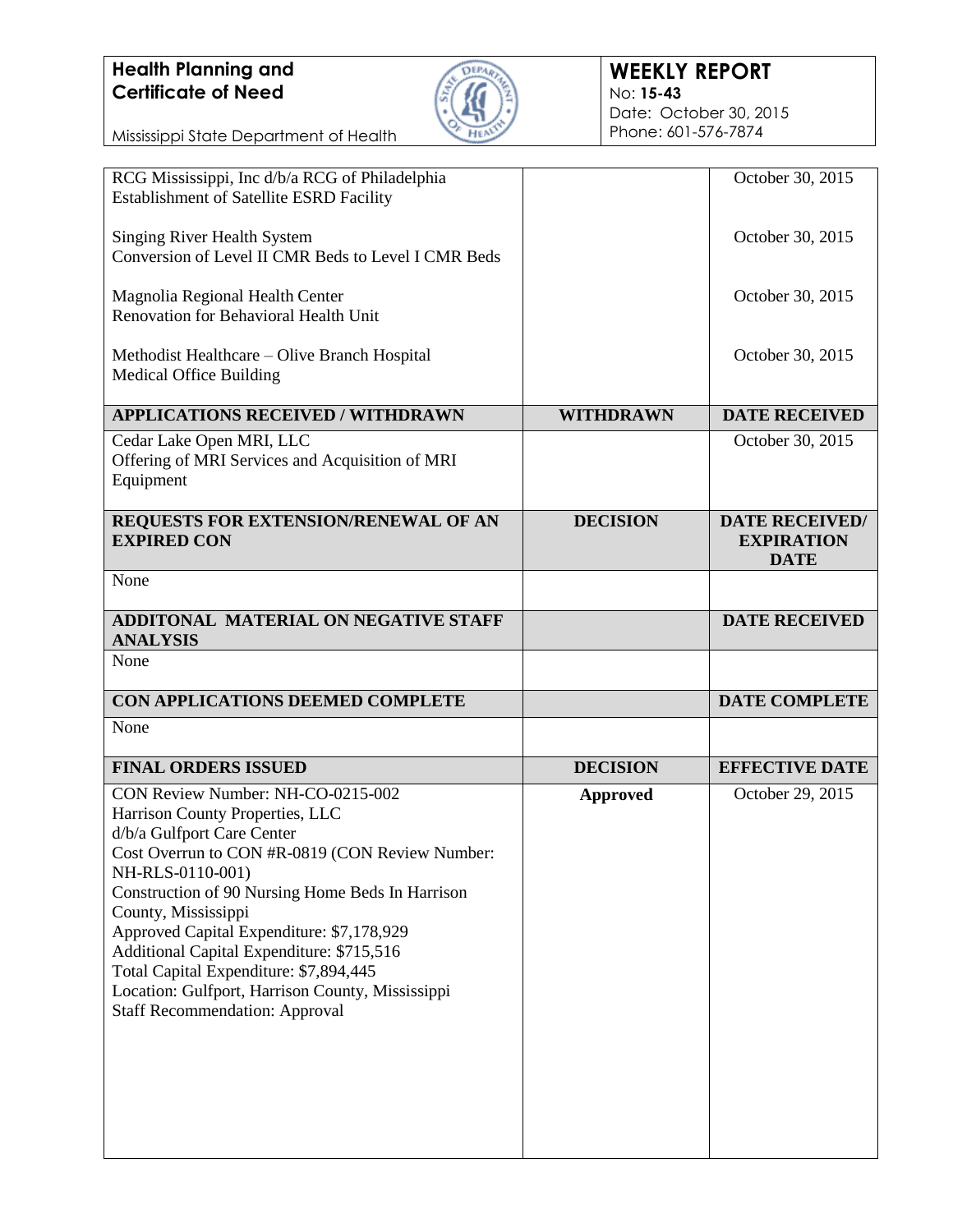

#### **WEEKLY REPORT** No: **15-43** Date: October 30, 2015 Phone: 601-576-7874

| CON Review Number: ESRD-A-0615-010<br>Amendment to CON #R-0877 (CON Review Number:<br>ESRD-NIS-1213-016)<br>Bio-Medical Applications of Mississippi, Inc.<br>d/b/a Fresenius Medical Care - West Hinds County<br>Establishment of a Satellite ESRD Facility<br>Capital Expenditure: \$3,815,643<br>Location: Clinton, Hinds County, Mississippi<br><b>Staff Recommendation: Approval</b> | <b>Approved</b> | October 29, 2015                 |
|------------------------------------------------------------------------------------------------------------------------------------------------------------------------------------------------------------------------------------------------------------------------------------------------------------------------------------------------------------------------------------------|-----------------|----------------------------------|
| <b>SIX-MONTH EXTENSION REQUESTS</b>                                                                                                                                                                                                                                                                                                                                                      | <b>DECISION</b> | <b>EXPIRATION</b><br><b>DATE</b> |
| <b>Forrest General Hospital</b><br>d/b/a Asbury Hospice House, Hattiesburg<br>SME on HG-CFSF-0314-004; R-0875<br><b>Construction of Hospice Facility</b><br>Capital Expenditure: \$6,449,306                                                                                                                                                                                             | <b>Granted</b>  | December 28, 2015                |
| Clarksdale HMA, LLC<br>d/b/a Merit Health Northwest Mississippi, Clarksdale<br>SME on HG-FE-0312-006; R-0852<br>Acquisition or Otherwise Control of MRI Equipment and<br>Conversion of Mobile MRI Services to Fixed MRI<br>Services<br>Capital Expenditure: \$387,500                                                                                                                    | <b>Granted</b>  | December 29, 2015                |
| South Sunflower County Hospital<br>SME on HG-SB-0312-008; R-0857<br>Renovation and Swing Bed Project<br>Capital Expenditure: \$8,768,274                                                                                                                                                                                                                                                 | <b>Granted</b>  | January 26, 2016                 |
| Harrison County Properties, LLC.<br>d/b/a Gulfport Care Center<br>SME on NH-RLS-0110-001; R-0819<br>Construction of 90 Nursing Home Beds in Harrison<br>County, Mississippi<br>Capital Expenditure: \$7,178,929                                                                                                                                                                          | <b>Granted</b>  | January 26, 2016                 |
| Singing River Hospital, Pascagoula<br>SME on HG-A-0312-009; R-0795A<br>Amendment/Cost Overrun to CON No. R-0781 Electrical<br>Services Upgrade and CON No. R-0795 Modular Chiller<br>Plant and Bridge Project<br>Capital Expenditure: \$11,230,490                                                                                                                                       | <b>Granted</b>  | January 27,2016                  |
| Methodist Healthcare-Olive Branch Hospital<br>SME on HG-CB-0909-023; R-0817<br>Construction/Establishment of a 100-Bed Acute Care<br>Hospital, MRI, Therapeutic Cardiac Catheterization, and<br>Open Heart Surgery Equipment and Services<br>Capital Expenditure: \$137,080,000                                                                                                          | <b>Granted</b>  | January 29, 2016                 |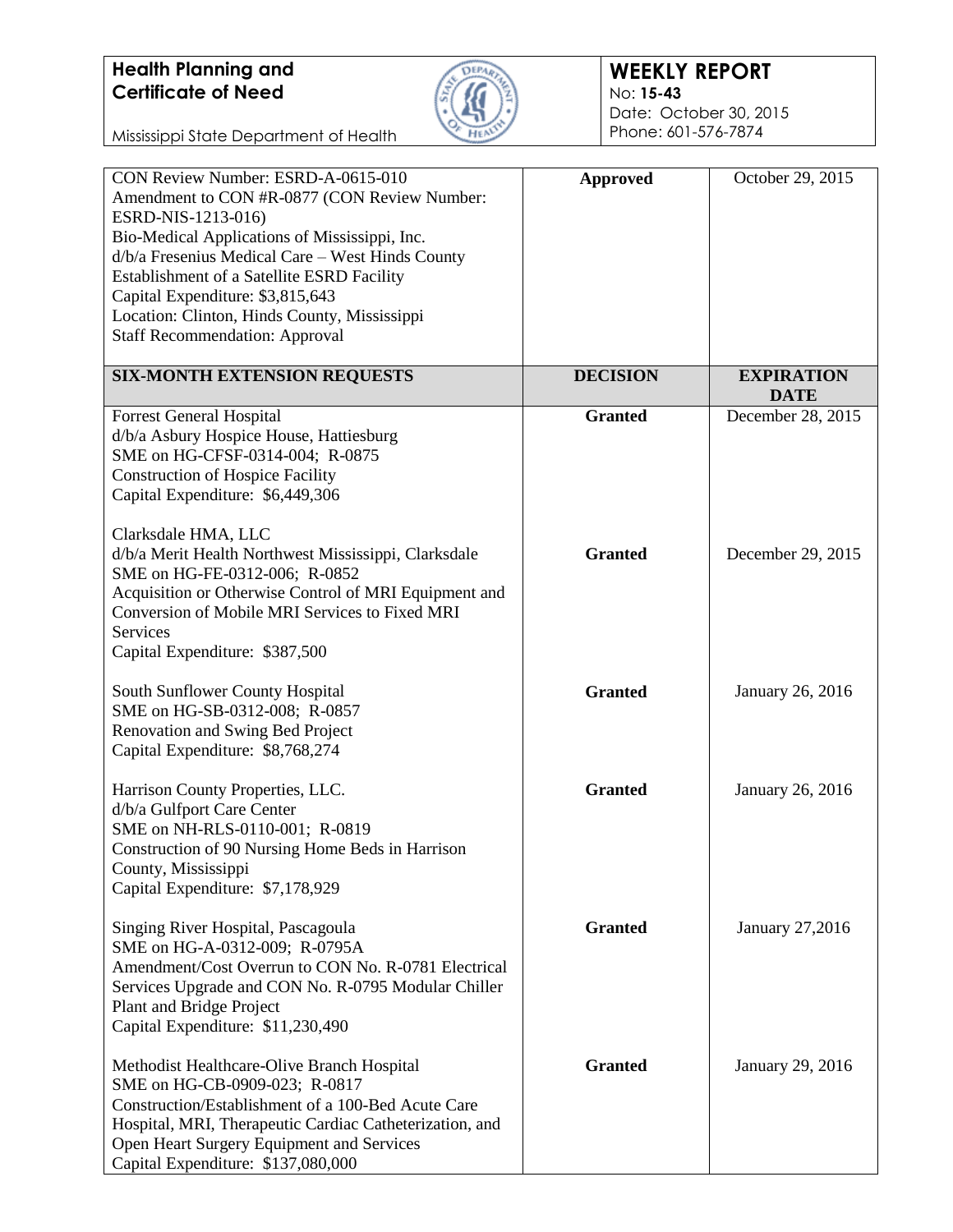

#### **WEEKLY REPORT** No: **15-43** Date: October 30, 2015

Phone: 601-576-7874

| Bio-Medical Applications of Mississippi, Inc.<br>d/b/a Fresenius Medical Care-West Hinds County<br>SME on ESRD-NIS-1213-016; R-0877                                                                                                                 | <b>Granted</b>   | February 29, 2016               |
|-----------------------------------------------------------------------------------------------------------------------------------------------------------------------------------------------------------------------------------------------------|------------------|---------------------------------|
| Hospital Infusion Services Addition<br>Establishment of a Satellite ESRD Facility<br>Capital Expenditure: \$3,815,643                                                                                                                               |                  |                                 |
| Alliance Healthcare, Inc. System<br>d/b/a Alliance Health Care System<br>SME on HG-CRF-1203-035; R-0636<br><b>Construction of a Replacement Hospital</b><br>Capital Expenditure: \$30,807,769                                                       | <b>Granted</b>   | March 25, 2016                  |
| Mississippi Baptist Medical Center<br>SME on HG-R-1209-035<br><b>Nursing Units Renovation Project</b><br>Capital Expenditure: \$58,650,000                                                                                                          | <b>Granted</b>   | March 25, 2016                  |
| Mississippi Methodist Hospital and Rehabilitation Center,<br>Inc., d/b/a Methodist Outpatient Rehabilitation<br>SME on HG-C-0613-010; R-0870<br><b>Construction of Consolidated Outpatient Therapy Facility</b><br>Capital Expenditure: \$5,872,945 | <b>Granted</b>   | March 28, 2016                  |
| Baptist Memorial Hospital North Mississippi, Inc.<br>d/b/a Baptist Memorial Hospital North Mississippi<br>SME on HG-RC-0613-008; R-0868<br>Capital Expenditure: \$4,153,323                                                                         | <b>Granted</b>   | March 28, 2016                  |
| Singing River Hospital, Pascagoula<br>SME on HG-CB-1211-027; R-0848<br>Addition of Level II Comprehensive Medical<br><b>Rehabilitation Beds</b><br>Capital Expenditure: \$690,000                                                                   | <b>Granted</b>   | March 29, 2016                  |
| Memorial Hospital at Gulfport, Gulfport<br>SME on HG-RC-0611-013; R-0847<br>Neonatal Intensive Care Unit Expansion<br>Capital Expenditure: \$6,663,350                                                                                              | <b>Granted</b>   | March 29, 2016                  |
| <b>HEARINGS DURING THE COURSE OF REVIEW</b>                                                                                                                                                                                                         | <b>REQUESTED</b> | <b>DATE</b><br><b>SCHEDULED</b> |
| <b>CON Review Number: HG-RC-0515-008</b><br>St. Dominic - Jackson Memorial Hospital<br>Renovation and Expansion of Emergency Department<br>Capital Expenditure: \$40,071,029<br>Location: Jackson, Hinds County, Mississippi                        |                  |                                 |
| Requestor: Jackson HMA LLC, d/b/a Merit Health<br>Central                                                                                                                                                                                           | August 27, 2015  | To be Scheduled                 |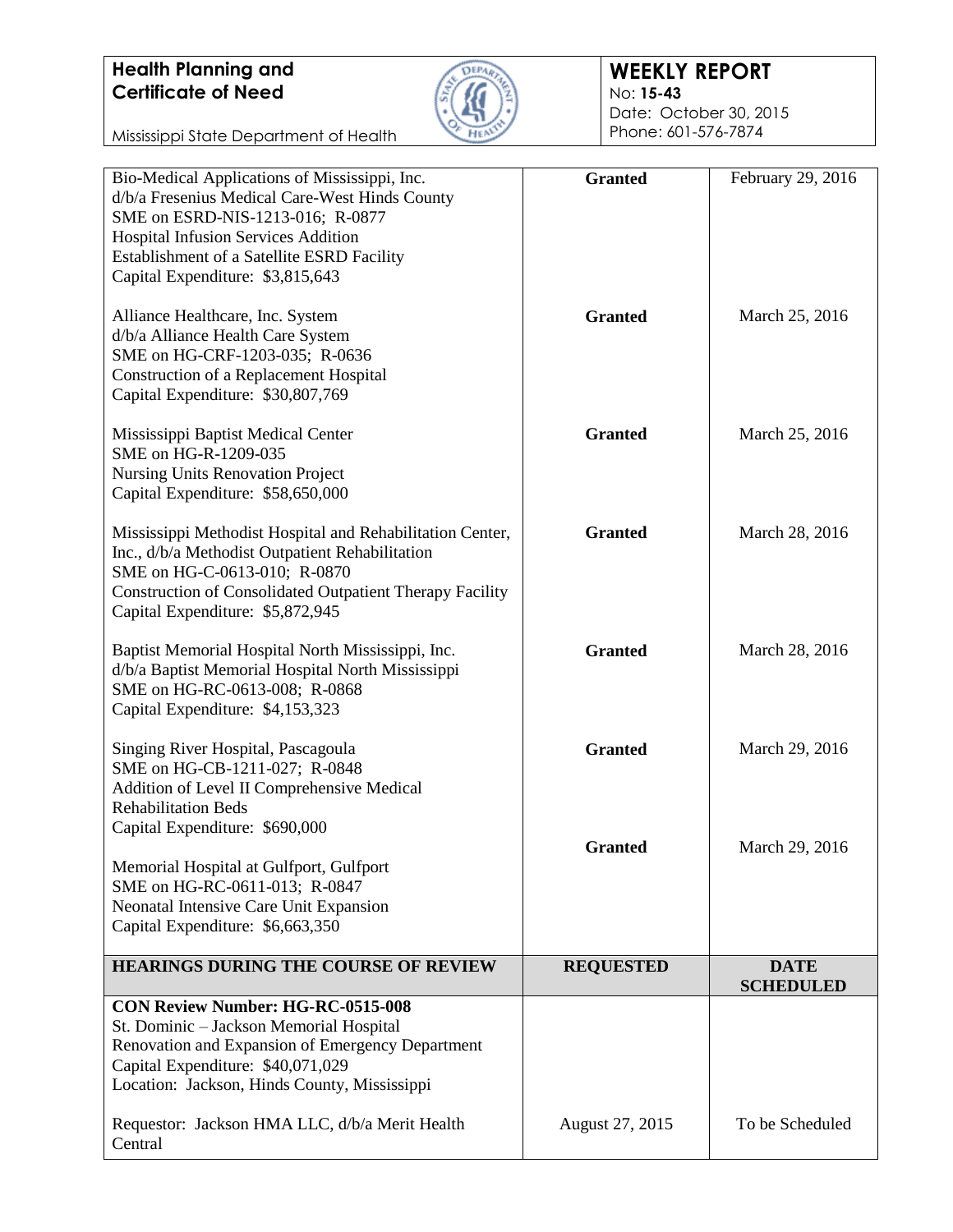

| <b>CON Review Number: ASC-NIS-0614-008</b>             |                        |                 |
|--------------------------------------------------------|------------------------|-----------------|
| Madison Physician Surgery Center                       |                        |                 |
| Establishment of a Multi-Specialty Ambulatory Surgery  |                        |                 |
| Center                                                 |                        |                 |
|                                                        |                        |                 |
| Capital Expenditure: \$1,869,414.00                    |                        |                 |
| Location: Madison, Madison County, Mississippi         |                        |                 |
| Requestor(s): Madison Physician Surgery Center         | September 10, 2014     | To Be Scheduled |
|                                                        |                        |                 |
|                                                        |                        |                 |
| <b>CON Review: HG-RLS-1210-039</b>                     |                        |                 |
| Patients' Choice Medical Center, Raleigh               |                        |                 |
| Lease/Relocation of 10 Chemical Dependency Beds &      |                        |                 |
| Offering of Adult Chemical Dependency Services         |                        |                 |
|                                                        |                        |                 |
| Capital Expenditure: \$58,400                          |                        |                 |
|                                                        |                        |                 |
| Requestor: Alliance Health Center, Meridian            | March 16, 2011         | To Be Scheduled |
|                                                        |                        |                 |
| CON Review: FSF-NIS-0610-025                           |                        |                 |
| Gumtree Imaging, LLC Tupelo                            |                        |                 |
| Acquisition/Establishment and Offering of MRI Services |                        |                 |
| Capital Expenditure: \$1,090,000                       |                        |                 |
|                                                        |                        |                 |
| Requestor: The Imaging Center at Gloster Creek Village | <b>August 26, 2010</b> | To Be Scheduled |
|                                                        |                        |                 |
|                                                        |                        |                 |
| CON Review: ESRD-NIS-0908-031                          |                        |                 |
| Fresenius Medical Care-Calhoun City                    |                        |                 |
| Establish/Const of a 6-Station ESRD Facility in        |                        |                 |
| <b>Calhoun County</b>                                  |                        |                 |
| Capital Expenditure: \$462,471                         |                        |                 |
|                                                        |                        |                 |
| Requestor: Fresenius Medical Care                      | March 9, 2010          | To Be Scheduled |
|                                                        |                        |                 |
|                                                        |                        |                 |
| CON Review: ESRD-NIS-0908:035                          |                        |                 |
| Fresenius Medical Care-Water Valley                    |                        |                 |
| Establish/Const. of a 6-Station ESRD facility in       |                        |                 |
| Yalobusha County                                       |                        |                 |
| Capital Expenditure: \$462,471                         |                        |                 |
|                                                        |                        |                 |
| Requestor: Fresenius Medical Care                      | March 9, 2010          | To Be Scheduled |
|                                                        |                        |                 |
| CON Review: FSF-NIS-0808-024                           |                        |                 |
|                                                        |                        |                 |
| Advanced Medical Imaging of Greenville, LLC            |                        |                 |
| Provision of MRI Services in Washington County         |                        |                 |
| Capital Expenditure: \$0                               |                        |                 |
|                                                        |                        |                 |
| Requestor: Delta Regional Medical Center               | December 3, 2008       | To Be Scheduled |
|                                                        |                        |                 |